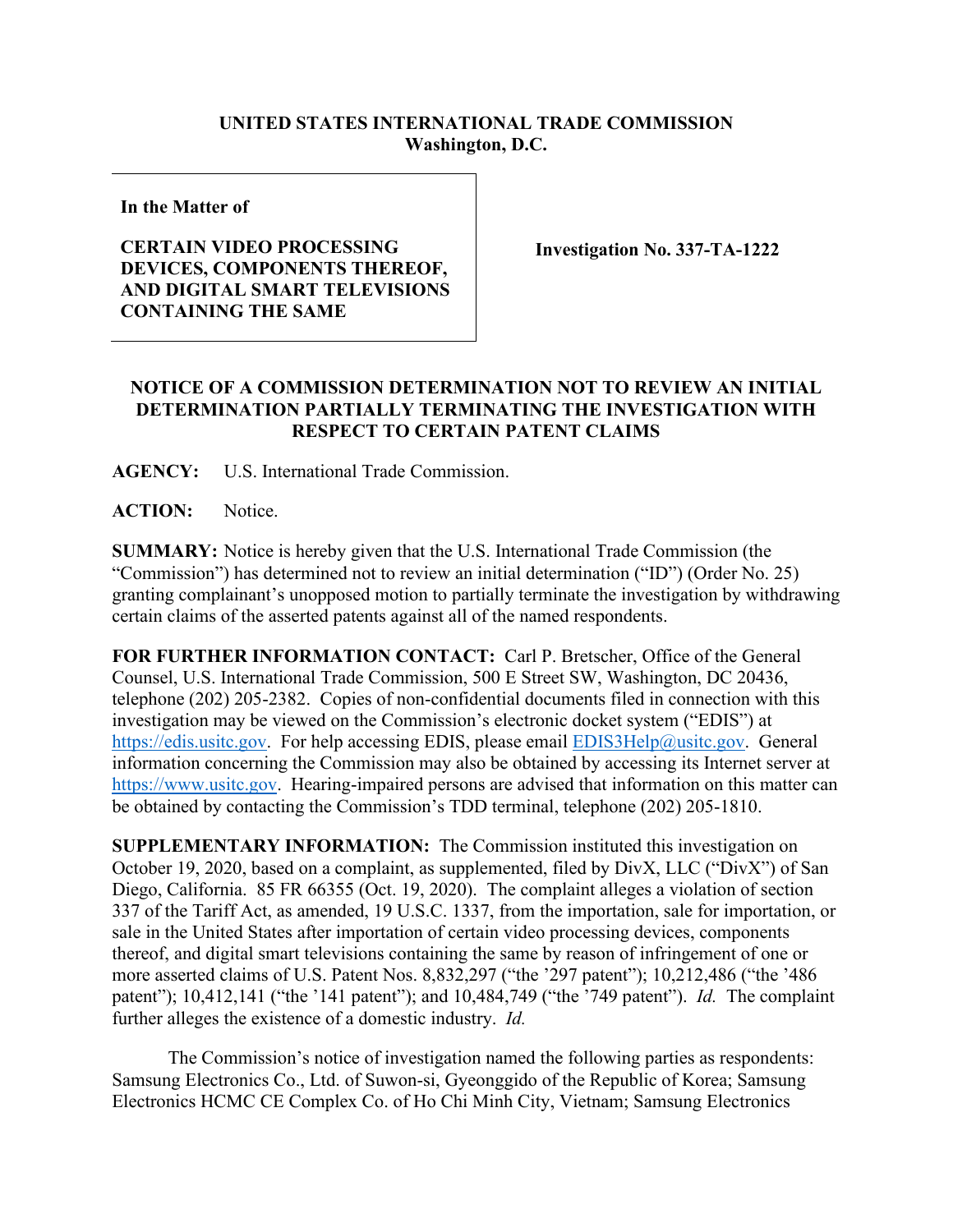America, Inc. of Ridgefield Park, New Jersey; LG Electronics Inc. of Seoul, Republic of Korea; LG Electronics USA, Inc. of Englewood Cliffs, New Jersey; TCL Corporation of Huizhou, Guangdong, China; TCL Technology Group Corp. of Huizhou, Guangdong, China; TCL Electronics Holdings Ltd. of Shenzhen, Guangdong, China; TTE Technology, Inc. of Corona, California; Shenzhen TCL New Technologies Co. of Shenzhen, Guangdong, China; TCL King Electrical Appliances (Huizhou) Co., Ltd. of Huizhou, Guangdong, China; TCL MOKA International Ltd. of New Territories, Hong Kong (SAR); TCL Smart Device (Vietnam) Co., Ltd. of Binh Duong Province, Vietnam; MediaTek, Inc. of Hsinchu City, Taiwan; MediaTek USA Inc. of San Jose, California; MStar Semiconductor, Inc. of Hsinchu Hsien, Taiwan; and RealTek Semiconductor Corp. of Hsinchu Science Park, Hsinchu 300, Taiwan. *Id.* at 66356. The Office of Unfair Import Investigations was not named as a party to this investigation. *Id.*

On January 13, 2021, DivX filed an unopposed motion to partially terminate the investigation by withdrawing claims 18-29 and 32-39 of the '297 patent; claims 15-19 and 21-25 of the '486 patent (which the ID mistakenly identifies as "claims 15-19 and 21-15"); claims 20- 22 and 26-30 of the '141 patent; and claims 10-18 of the '749 patent against all of the named respondents.

On January 15, 2021, the presiding administrative law judge ("ALJ") issued the subject ID (Order No. 25) granting DivX's unopposed motion. The subject ID finds that DivX's unopposed motion complies with the requirements of Commission Rule 210.21(a) (19 CFR  $210.21(a)$ ) in that there are no other agreements, oral or written, express or implied, between the parties regarding the subject matter of the investigation. *Id*. at 1-2. The subject ID further finds no extraordinary circumstances that would warrant denial of DivX's unopposed motion, which serves to narrow the scope of the investigation and simplify the issues before the ALJ. *Id*.

No petition for review of the subject ID was filed.

The Commission has determined not to review the subject ID. The following claims are terminated from the investigation: claims 18-29 and 32-39 of the '297 patent; claims 15-19 and 21-25 of the '486 patent; claims 20-22 and 26-30 of the '141 patent; and claims 10-18 of the '749 patent.

The Commission voted to approve this determination on February 1, 2021.

The authority for the Commission's determinations is contained in Section 337 of the Tariff Act of 1930, as amended (19 U.S.C. 1337), and in part 210 of the Commission's Rules of Practice and Procedure (19 CFR part 210).